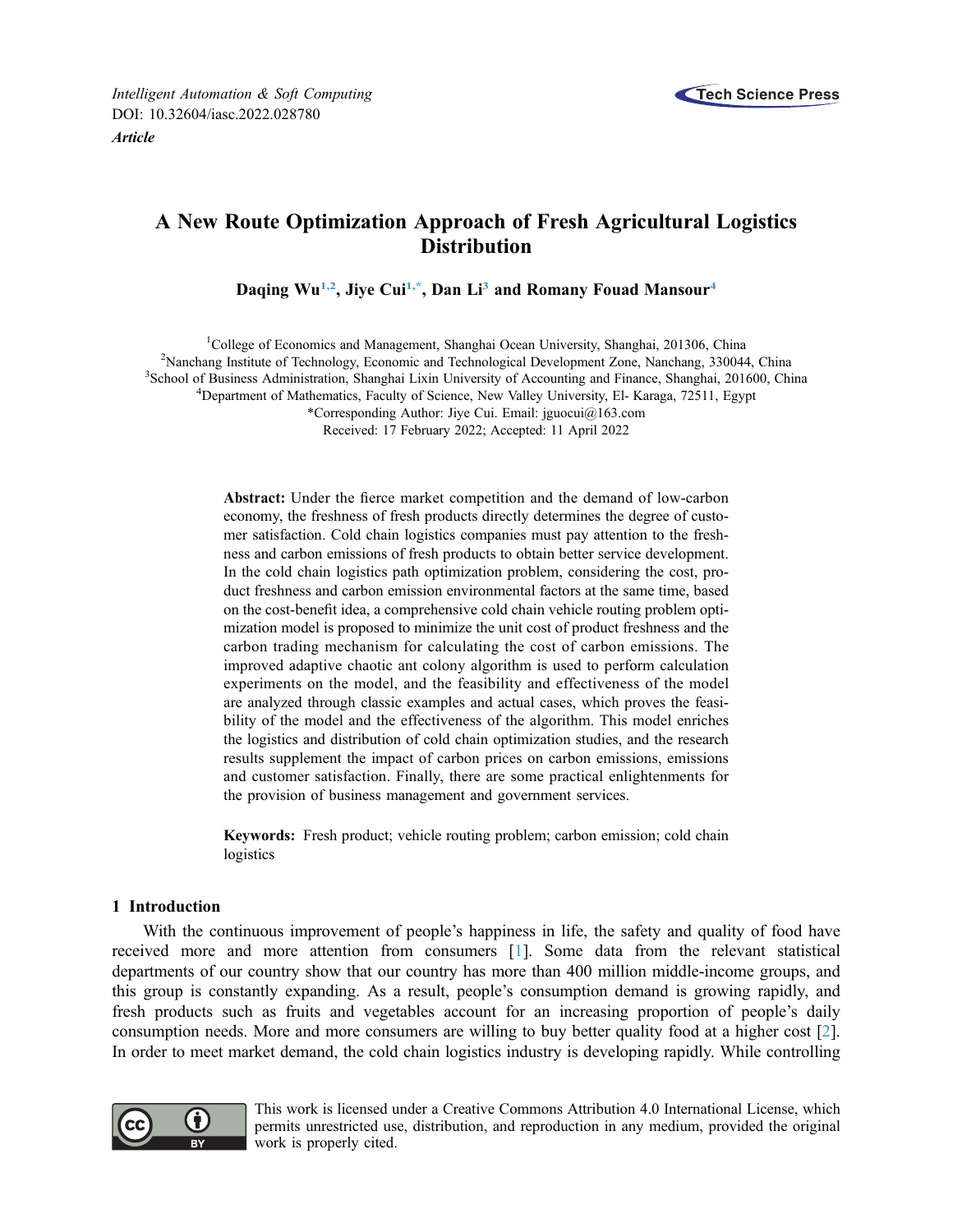the cost of transportation, companies improve customer stickiness and enhance their competitiveness by improving the freshness of fresh products while reducing food waste. What's more, some developments in recent years in some industries that use refrigerated trucks has also brought more severe environmental problems. At the 75th United Nations General Assembly in 2020, General Secretary Xi Jinping proposed that our country strive to achieve carbon peaks by 2030 and carbon neutrality by 2060. In the entire world's carbon emissions, 14% of the carbon emissions are generated by transportation related industries, and more than 70% of the entire transportation industry's carbon emissions are generated by road transportation [\[3\]](#page-15-2). The logistics transportation using refrigerated trucks has higher carbon emissions than those using ordinary vehicles. Therefore, controlling carbon emissions in the logistics transportation using refrigerated trucks is conducive to achieving carbon peak and carbon-neutral goals. At the same time, considering national policies and market demand, cold chain logistics companies for fresh products should not only pay attention to transportation costs, but also solve the two issues closely related to consumers' lives, the freshness of food and the carbon emissions of distribution vehicles, so as to maintain economic and environmental performance and realize its corporate value.

The cold chain logistics transportation problem is essentially the Vehicle Routing Problem (VRP), which was proposed in 1959 by Dantzing et al. [\[4\]](#page-15-3). This is a vehicle optimal scheduling problem that satisfies different constraints and there have been many research results on VRP up to now. In the study of the VRP problem of cold chain logistics, the perishability of fresh products is a focus of scholars' research. In order to solve the transportation problem of perishable goods, Shukla et al. [[5](#page-15-4)] proposed a vehicle routing model with a time window with the total cost of transportation, deterioration, and fines as the goal, and used the artificial immune system to solve the difficult problem. Ma et al. [\[2\]](#page-15-1) came up with a hybrid ant colony algorithm containing local search operators under the framework of perishable product distribution, which solved the problem of distribution service and time allocation with the purpose of maximizing profit. In order to optimize the logistics and distribution of fresh agricultural products using refrigerated trucks, Chen et al. [\[6\]](#page-15-5) established a multi-compartment vehicle routing problem for fresh agricultural products with the goal of minimizing all costs in the entire delivery process, and solved and calculated it by introducing a method of combining neighborhood search strategy and particle swarm algorithm. Yao et al. [[7](#page-15-6)] used ant colony algorithm to solve the distribution route optimization model that minimizes the total cost including cargo damage cost, and concluded that logistics distribution based on real-time road conditions and connection methods can effectively reduce distribution costs. Zhang et al. [[8](#page-15-7)] set time and quality as satisfaction, and used them as the constraints of the cold chain distribution model, and compared them through the partial elite single parent genetic algorithm, and concluded that multiple models are more suitable for cold chain distribution scheduling. As the concept of environmental protection continues to deepen, the topic of carbon emissions is getting more and more discussion in academia, and academics have also begun research in the field of low-carbon cold chain logistics. Kang et al. [[9\]](#page-15-8) added carbon emissions as a cost to the total cost, and took the total cost as the goal of the fresh agricultural product distribution route optimization model considering carbon emissions, and combined the 2-opt local search mechanism to improve the ant colony algorithm to solve the problem and analyze the sensitivity of the parameters of the algorithm. Zulvia et al. [[10\]](#page-15-9) proposed a green vehicle routing model that considers operating costs, deterioration costs, carbon emissions and customer satisfaction, and designed an improved multi-objective gradient evolution algorithm, which verified the superiority of the algorithm by solving practical problems with the model and algorithm. Ren et al. [[11](#page-15-10)] constructed a coldchain vehicle path optimization model with minimum carbon emissions as the optimization goal based on customer satisfaction, and used an improved ant colony algorithm to perform simulation solutions, which proved that the model not only satisfies the enterprise economy but also meets social benefits. Liu et al. [[12](#page-15-11)] built a vehicle path planning problem model under time-varying network with time window and freshness restriction with minimum freshness restrictions based on the perspective of both economic and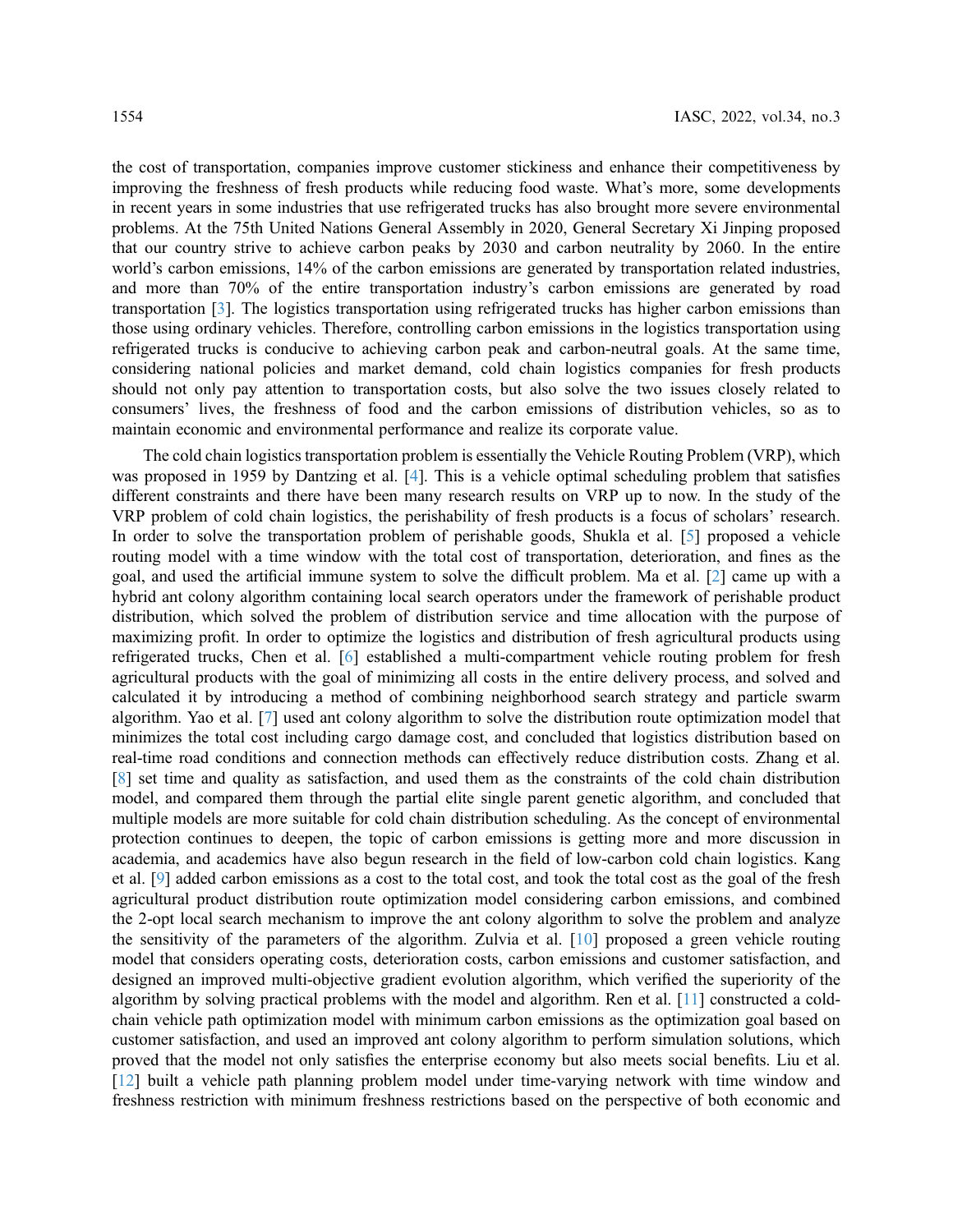environmental costs, and designed an adaptive and improved ant colony algorithm to solve the complicated question. In recent years, many scholars have begun to use different methods to study various derivative problems [\[13](#page-15-12)–[19\]](#page-16-0), such as the vehicle routing problem of electric vehicles, but they are still relatively rare in life, so this article will not discuss them for the time being.

There are two main problems in the existing research on vehicle path optimization of cold chain logistics distribution: (1) For the problem of cold chain logistics path optimization, on the one hand, many scholars study vehicle path optimization under static networks. On the other hand, many scholars focused on the optimization of carbon emissions in the distribution process, and they studied how to minimize the total cost of distribution as the goal in a theoretical scenario to rationally arrange the delivery route and loading sequence of vehicles, using heuristic algorithms, precise algorithms, and meta-heuristic algorithms solve similar path optimization problems. (2) ACO (ant colony optimization) is widely used to solve the VRP due to its good robustness and parallel characteristics. However, the global search ability of ACO is poor, in the initial stage of the algorithm, it is easy to fall into the local optimum due to the lack of path pheromone. As a result, the solution of the VRP can be further optimized and improved.

Aiming at the above two problems, based on the perspectives of economic cost and environmental cost, this research constructs a cost-benefit optimal mathematical model aiming at minimizing the average freshness cost. The model not only considers the decline of freshness of fresh agricultural products over time, but also introduces the measurement function of freshness of agricultural products and the measurement function of carbon emission rate. When using the algorithm to solve this problem, chaos theory is introduced, and an improved ant colony algorithm is designed which integrates the dynamic probability selection strategy and the pheromone update strategy. The effective information recorded in the iteration is used to guide subsequent operations, and based on multiple sets of experimental cases and traditional ant colony algorithms. The group algorithm is compared to verify the solving performance of the algorithm.

# 2 Problem Description and Assumption

# 2.1 Problem Description

A distribution center needs to deliver fresh products to different customers. Each customer's location and needs are different. All trucks must depart from the distribution center and return to the distribution center after serving customers. In the distribution process, not only the various costs must be considered, but also the carbon emissions and the freshness of the products delivered to the customers. The design of the distribution plan is carried out under the constraints of these restrictions and objectives.

### 2.2 Problem Assumption

- 1. There are a certain number of refrigerated trucks in the distribution center to serve customers, and the types of refrigerated trucks, refrigerating conditions, and load limits are all the same.
- 2. Data such as the number of customers, location, demand, service time for unloading at the door, and delivery time window are known quantities.
- 3. The same customer is distributed by only one refrigerated truck. A refrigerated truck can serve multiple customers under the condition of ensuring that the load limit is not exceeded. Only one vehicle is allowed to depart and arrive at each customer point.
- 4. The maintenance of the internal temperature of each refrigerated vehicle is only related to the refrigerant and has nothing to do with fuel consumption and carbon emissions.
- 5. Each customer has a fixed delivery time window. If the delivery vehicle does not deliver within the specified time window, a certain penalty fee must be paid.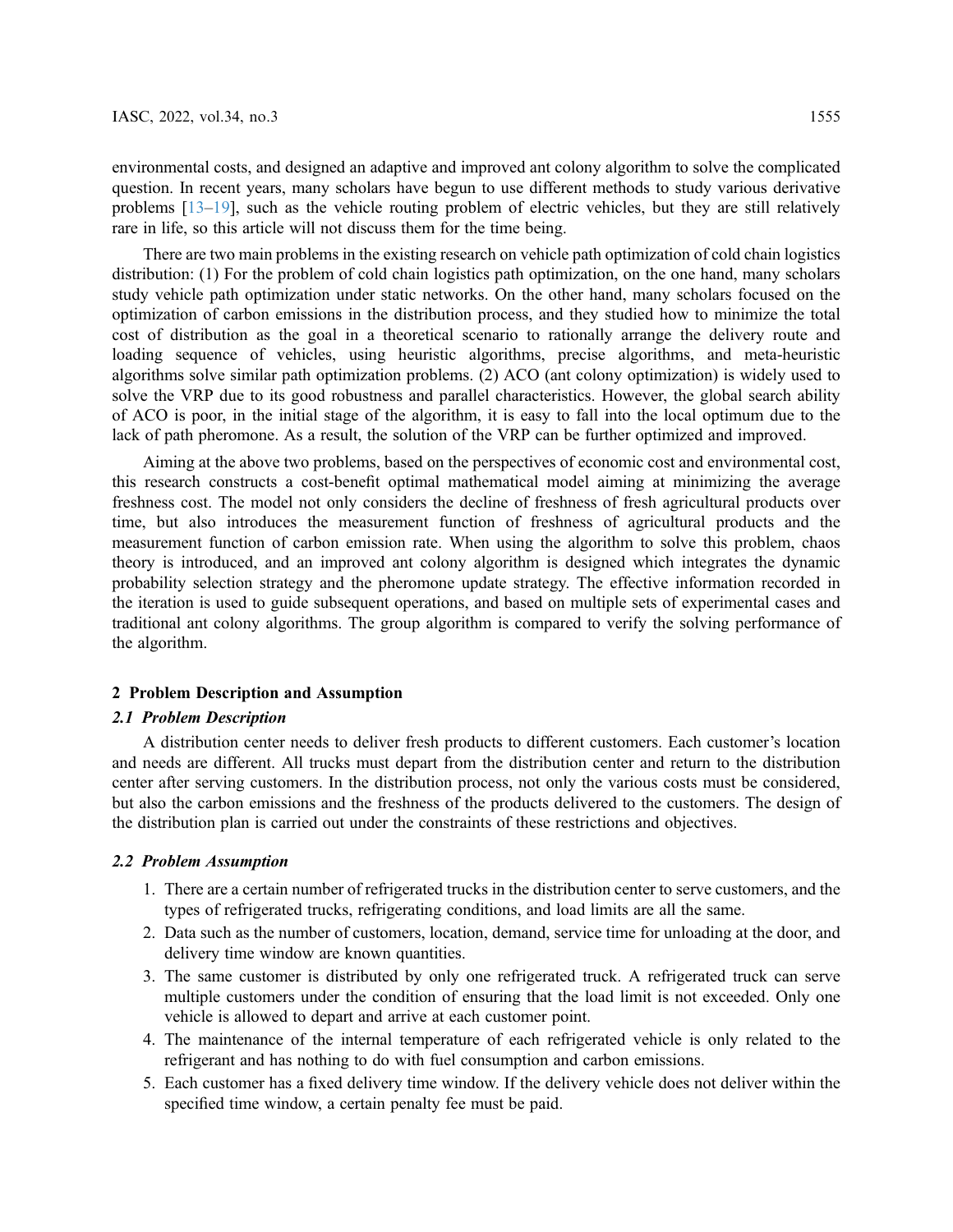6. The product maintains the maximum freshness in the distribution center. The freshness of the product begins to decrease by a certain percentage at the moment of departure of the delivery vehicle.

# 2.3 Symbols

- $N$ : The total number of customers that the distribution center needs to serve;
- $K:$  The total number of vehicles in the distribution center that meet the distribution requirements;
- $c_k$ : The maximum load capacity of the vehicle;
- $d_{ii}$ : The distance between customer point i and customer point j;
- $f_k$ : The fixed cost of using refrigerated truck k;
- $a$ : The maintenance cost per unit time of the delivery vehicle during the transportation stage;
- $b$ : The maintenance cost per unit time of the delivery vehicle during the loading and unloading stage;
- $q_i$ : The customer demand for products at point i;
- $t_{ik}$ : The time point when the delivery vehicle k arrives at the customer point i;
- $t_{0k}$ : The time point when the distribution vehicle k departs from the distribution center;
- $t_{ijk}$ : The time for the delivery vehicle k from the customer point i to the customer point j;
- $s_i$ : The service time of the delivery vehicle unloading at the customer's point i at the opening door;
- $w_{ik}$ : The waiting time of the delivery vehicle at the customer point i;
- $e_i$ : The upper limit of the delivery time window for customer point i;
- $l_i$ : The lower limit of the delivery time window for customer point i;
- $u_1$ : The penalty cost for the delivery vehicle to arrive earlier than the time window;
- $u_2$ : The penalty cost for the delivery vehicle to arrive later than the time window;

 $Q_{ii}$ : The weight of the goods carried by the delivery vehicle when the customer point i goes directly to the customer point j;

### 3 Model Formulation

# 3.1 Representation of Goals and Decision Variables

<span id="page-3-0"></span>The model [\[20](#page-16-1)] starts from the two perspectives of minimizing operating cost (C) and maximizing average freshness (AF), and it uses the ratio of operating cost to average freshness as the objective function. The objective function is shown in  $(1)$ , and the decision variable is shown in  $(2)$ .

<span id="page-3-1"></span>
$$
\min \frac{C}{AF} \tag{1}
$$

$$
x_{ijk} = \begin{cases} 1, & \text{ vehicle k drives directly from customer point i to j} \\ 0, & \text{otherwise} \end{cases}
$$
 (2)

When the vehicle k drives directly from the customer point i to the customer point j, that is, when the vehicle passes through the path (i, j),  $x_{ijk}$  is 1, otherwise  $x_{ijk}$  is 0.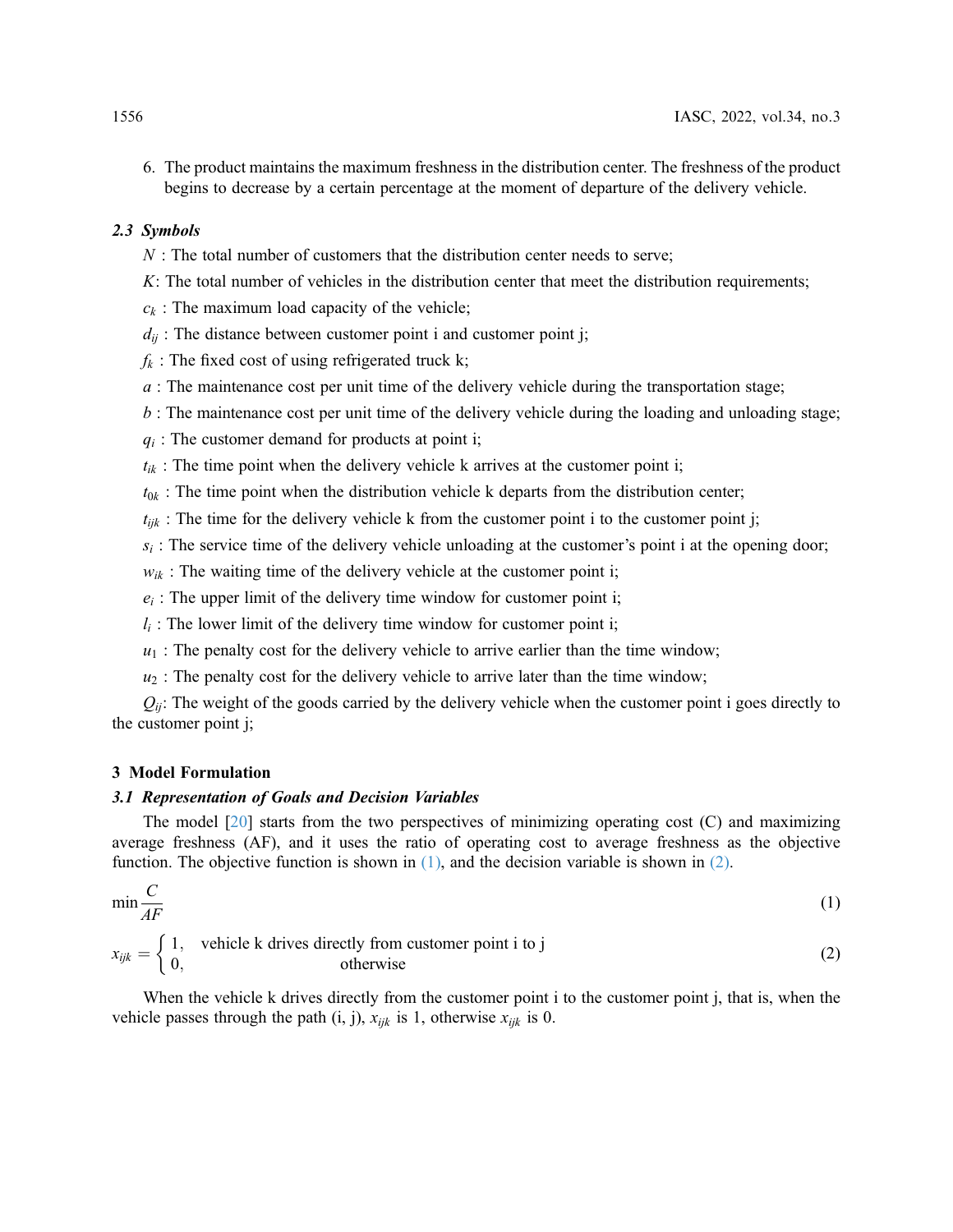#### 3.2 Representation of Variables

#### 3.2.1 Fixed Costs

<span id="page-4-0"></span>Fixed costs generally include driver wages, vehicle maintenance costs, depreciation costs etc. and are only related to the number of vehicles used, which can be represented by [\(3\).](#page-4-0)

$$
C_1 = \sum_{k=1}^{K} \sum_{j=1}^{N} f_k x_{0jk}
$$
\n(3)

 $x_{0jk}$  means that the vehicle k departs from the distribution center to the customer point.

#### 3.2.2 Maintenance Cost

The cost of maintaining temperature refers to the refrigerant consumption in the refrigerated vehicle to keep the temperature in the compartment at a certain level. The rate of refrigerant consumption during the vehicle driving process and the waiting time is the same, which is lower than the rate of refrigerant consumption when the door is opened and unloaded. The maintenance cost can be represented by [\(4\)](#page-4-1), and the waiting time is represented by [\(5\)](#page-4-2).

<span id="page-4-2"></span><span id="page-4-1"></span>
$$
C_2 = \sum_{k=1}^{K} \sum_{i=1}^{N} \sum_{j=1}^{N} \left[ a(t_{ijk} + w_{ik}) + bs_i \right] x_{ijk}
$$
\n(4)

$$
w_{ik} = max\{e_i - t_{ik}, 0\}
$$
\n<sup>(5)</sup>

#### 3.2.3 Penalty Costs

<span id="page-4-3"></span>The customer will agree on a time window  $(e_i, l_i)$  with the distribution center, and the delivery vehicle will need to pay a certain penalty cost if it arrives earlier or later than the stipulated time, and there is no additional cost for arrival within the stipulated time. The penalty cost is represented by [\(6\)](#page-4-3).

$$
C_3 = u_1 \sum_{i=1}^{N} max\{e_i - t_{ik}, 0\} + u_2 \sum_{i=1}^{N} max\{t_{ik} - l_i, 0\}
$$
\n
$$
(6)
$$

# 3.2.4 Green Cost

From the literature [[21\]](#page-16-2), it can be known that the fuel consumption cost and carbon emission cost are collectively referred to as the green cost. According to the fuel consumption, the load estimation method can be used to calculate. When the vehicle load M is delivered, the fuel quantity per unit distance of normal driving is shown in [\(7\)](#page-4-4).

<span id="page-4-4"></span>
$$
\rho(M) = \rho_0 + \frac{\rho_* - \rho_0}{c_k}M\tag{7}
$$

The fuel consumption rate per unit distance for normal driving is  $\rho_0$  when the delivery vehicle load is 0, and the fuel consumption rate per unit distance for normal driving is  $\rho_*$  when the vehicle is fully loaded (load is  $c_k$ ). The fuel consumption can be calculated according to the fuel consumption rate and distance under different loads. There is a certain linear relationship between carbon emissions and fuel consumption, from which the green cost can be calculated as shown in [\(8\)](#page-4-5).

<span id="page-4-5"></span>
$$
C_4 = (c + \gamma) \sum_{k=1}^{K} \sum_{i=1}^{N} \sum_{j=1}^{N} x_{ijk} \rho(Q_{ij}) d_{ij}
$$
\n(8)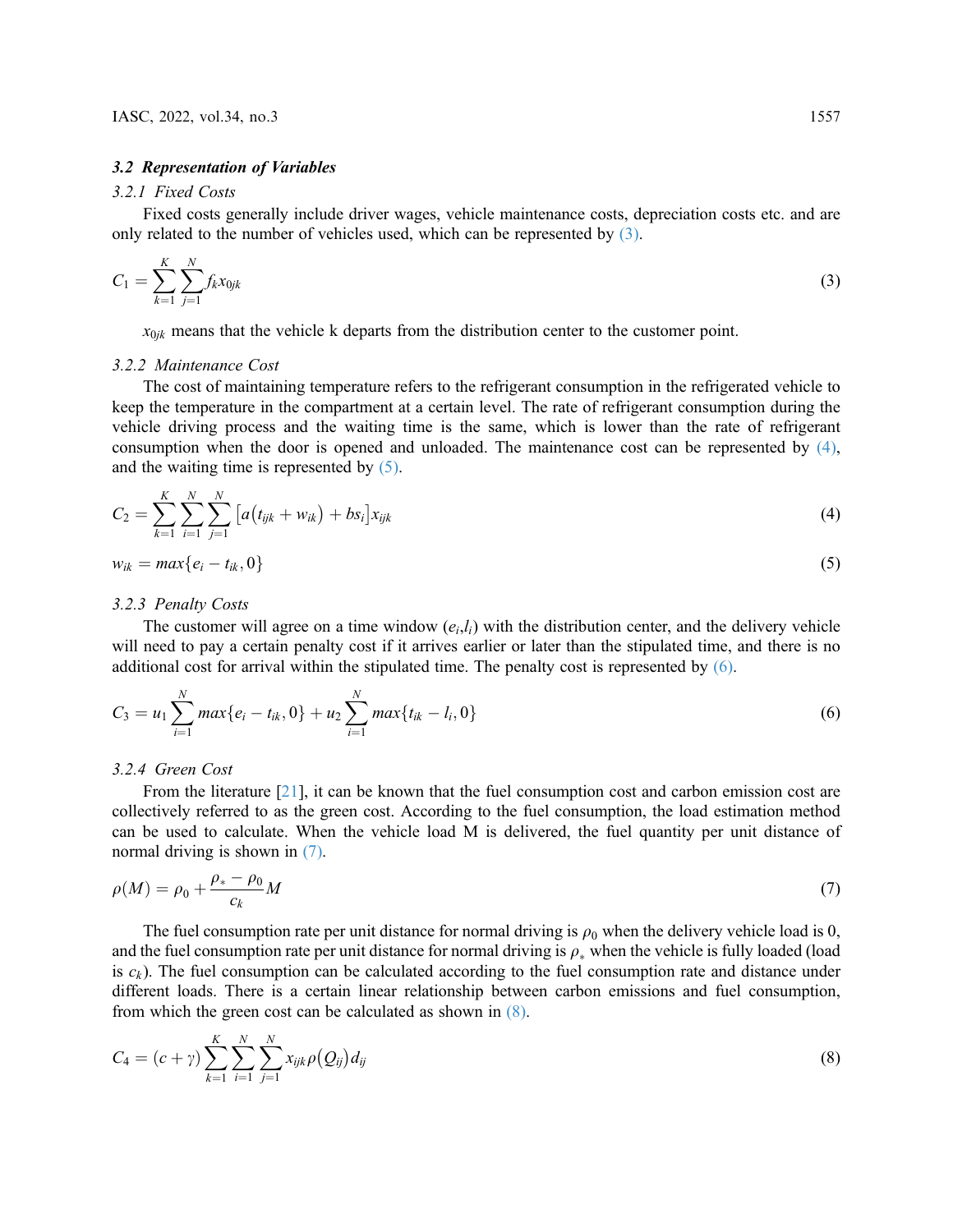Among them, c is the oil price;  $\gamma$  is the environmental cost coefficient, that is, the product of the carbon tax and the carbon emission coefficient.

### 3.2.5 Average Freshness

<span id="page-5-0"></span>It can be seen from the literature that the freshness of a unit product during the distribution process can be represented by  $(9)$ , and the average freshness delivered to the customer can be represented by  $(10)$ .

<span id="page-5-1"></span>
$$
\theta(t_i) = 2 - e^{\frac{\ln 2 t_i}{T}t_i}, t_i = t_{ik} - t_{0k} + w_{ik}
$$
\n(9)

$$
AF = \sum_{i=1}^{N} \theta(t_i) q_i / \sum_{i=1}^{N} q_i
$$
\n(10)

Among them, T is the shelf life of the delivered product,  $t_i$  is the time from the vehicle's departure from the distribution center to the beginning of the service for the customer  $i, \theta(t_i)$  is the freshness of the product when the customer i receives its own needs.

# <span id="page-5-2"></span>3.3 Mathematics Model Setting

$$
\min z = \frac{C}{AF} = \frac{C_1 + C_2 + C_3 + C_4}{\sum_{i=1}^{N} \theta(t_i) q_i / \sum_{i=1}^{N} q_i}
$$
\n(11)

<span id="page-5-4"></span><span id="page-5-3"></span>
$$
\sum_{k=1}^{K} \sum_{j=1}^{N} x_{0jk} \leq K \tag{12}
$$

<span id="page-5-5"></span>
$$
\sum_{i=1}^{N} \sum_{j=1}^{N} x_{ijk} q_i \le c_k, k = 1, 2 \cdots K
$$
\n(13)

<span id="page-5-6"></span>
$$
\sum_{k=1}^{K} \sum_{i=0}^{N} x_{ijk} = 1, j = 1, 2 \cdots N
$$
\n(14)

<span id="page-5-7"></span>
$$
\sum_{k=1}^{K} \sum_{j=0}^{N} x_{ijk} = 1, i = 1, 2 \cdots N
$$
\n(15)

<span id="page-5-8"></span>
$$
\sum_{k=1}^{K} \sum_{j=0}^{N} x_{0jk} = \sum_{k=1}^{K} \sum_{j=1}^{N} x_{j0k}
$$
 (16)

$$
t_{jk}=t_{ik}+s_i+t_{ijk}+w_{ik} \hspace{1cm} (17)
$$

The objective function of the model is expressed by  $(11)$ , the minimum value of the total cost to the average freshness; [\(12\)](#page-5-3) indicates that the delivery vehicles departing from the distribution center less than or equal to the total number of vehicles in the distribution center; [\(13\)](#page-5-4) indicates that each delivery vehicle has a load less than or equal to the maximum load of the vehicle;  $(14)$  and  $(15)$  indicate that a customer is only allowed to be visited by one car once;  $(16)$  indicates that every car that departs from the distribution center finally returns to the distribution center; [\(17\)](#page-5-8) indicates the continuity of time.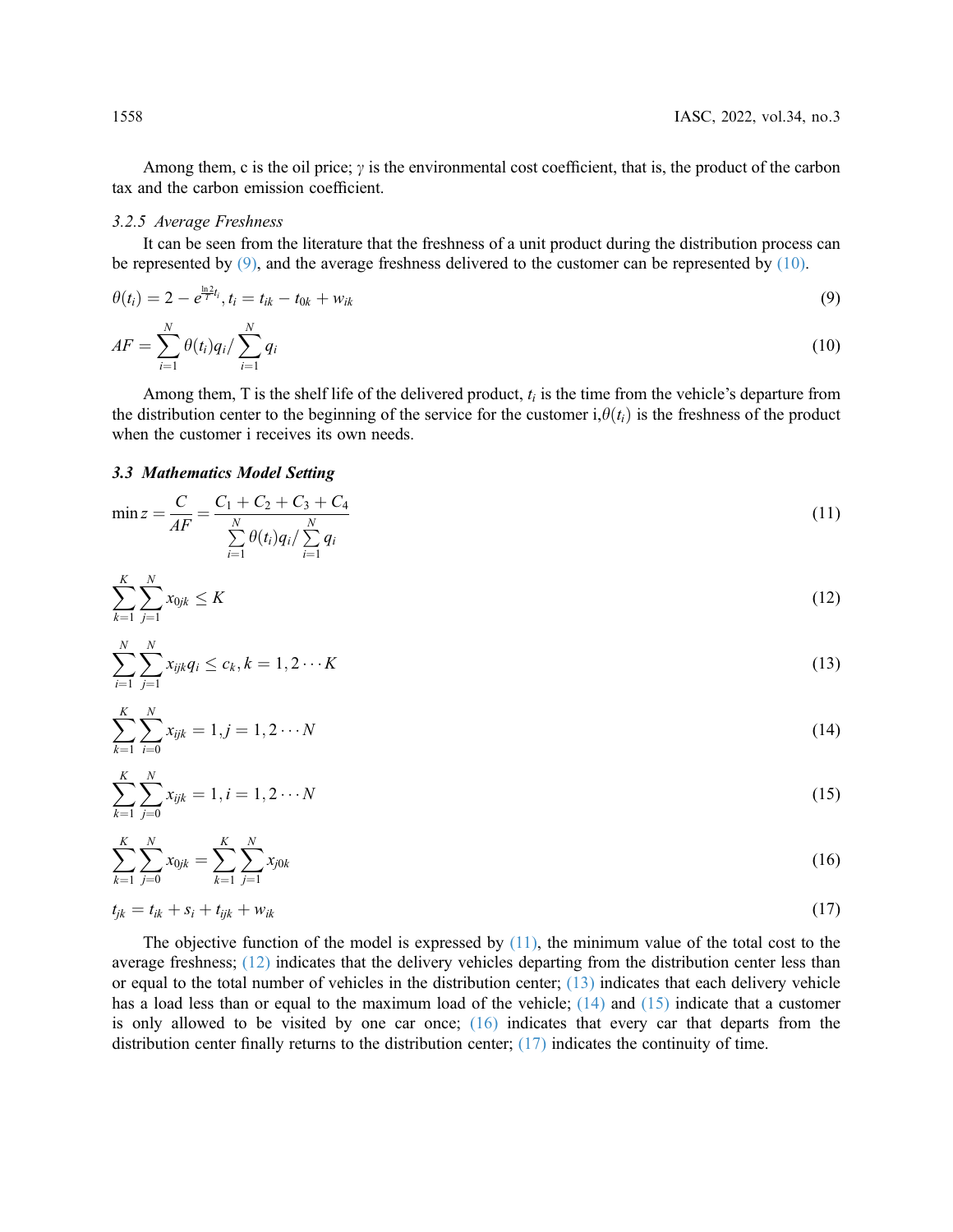#### 4 Design of Adaptive Chaos Ant Colony Algorithm

The vehicle routing problem studied in this paper is an N-P hard problem, which is usually solved by a heuristic algorithm. As a heuristic algorithm, ACO has positive feedback and strong robustness, but it has shortcomings such as long search time and prone to local optimization. In this paper, the distribution cost and product loss are taken as heuristic factors, and the adaptive function is given to calculate the transition probability, and finally the chaotic system is introduced to update the pheromone. In this way, the shortcomings of the ant colony algorithm can be overcome, so that the vehicle can reduce the cost during the transportation process, ensure the freshness of the fresh products, and better achieve the optimal cost and benefit.

#### 4.1 Heuristic Factorial Design

As an important part of transition probability, heuristic factor is an crucial factor influencing the transfer of ants from one point to another. The research problem of this paper focuses on product quality and distribution cost, so two heuristic factors are designed to make the selection of the next point of ants affected by the total cost of movement and the damage of product quality during the movement. The heuristic factorial design is shown in [Eq. \(18\).](#page-6-0)  $\eta_{ii}$  is the reciprocal of the total delivery cost of the vehicle from customer i to j,  $\theta_{ij}$  is the reciprocal of the loss of product quality from customer i to j.

<span id="page-6-0"></span>
$$
\eta_{ij} = \frac{1}{C_{ij}}, \theta_{ij} = \frac{1}{(\theta(t_j) - \theta(t_i))q_j}
$$
\n(18)

Among them,  $C_{ij}$  is the total delivery cost of a vehicle from customer i to j,  $\theta(t_j)$  and  $\theta(t_i)$  is the freshness permoduct when customer i and customer i receive the required products respectively and a is the of the product when customer j and customer i receive the required products, respectively, and  $q_i$  is the product demand of customer j.

The pheromone concentration and the two heuristic factors are assigned different degrees of importance  $\delta$ ,  $\mu$  and  $\epsilon$ , the transfer factor can be obtained. The transfer factor  $\tau_{ij}^{\delta}\eta_{ij}^{\mu}\theta_{ij}^{\epsilon}$  can control the transfer probability of the vehicle so that the vehicle can deliver higher quality products to customers at a more reasonable cost.

#### 4.2 Adaptive Transition Probability Design

The transition probability of the traditional ACO is easy to make the algorithm generate a local optimum. In order to solve this difficulty, this study introduces a random number  $r$  to select the transition probability, and selects from two transition methods through the generation of a random number. When  $r$  is greater than or equal to  $r_0$ , the vehicle will give priority to the customer with the largest transfer factor for delivery; when r is less than  $r_0$ , the roulette method is used to select the next customer point, and the vehicle will give priority to the customer with the largest transfer probability for delivery. The specific vehicle movement formula is shown in Eq.  $(19)$ .

<span id="page-6-1"></span>
$$
j = \begin{cases} \arg \max_{l \in N_i^k} \left[ \tau_{il}^{\delta} \eta_{il}^{\mu} \theta_{il}^{\varepsilon} \right], r \ge r_0; \\ \text{Use roulette to choose } j \text{ according to probability } P_{ij}^k: \\ P_{ij}^k = \frac{\tau_{ij}^{\delta} \eta_{ij}^{\mu} \theta_{ij}^{\varepsilon}}{\sum\limits_{l \in N_i^k} \tau_{il}^{\delta} \eta_{il}^{\mu} \theta_{il}^{\varepsilon}}, r < r_0. \end{cases} \tag{19}
$$

Among them,  $N_i^k$  is a collection of other customer points that can be selected for service after vehicle k serves customer i.

As the number of iterations continues to increase, the pheromone concentration and the importance of the two heuristic factors also change. If  $\delta$ ,  $\mu$  and  $\varepsilon$  are fixed constants, it is not conducive to getting rid of the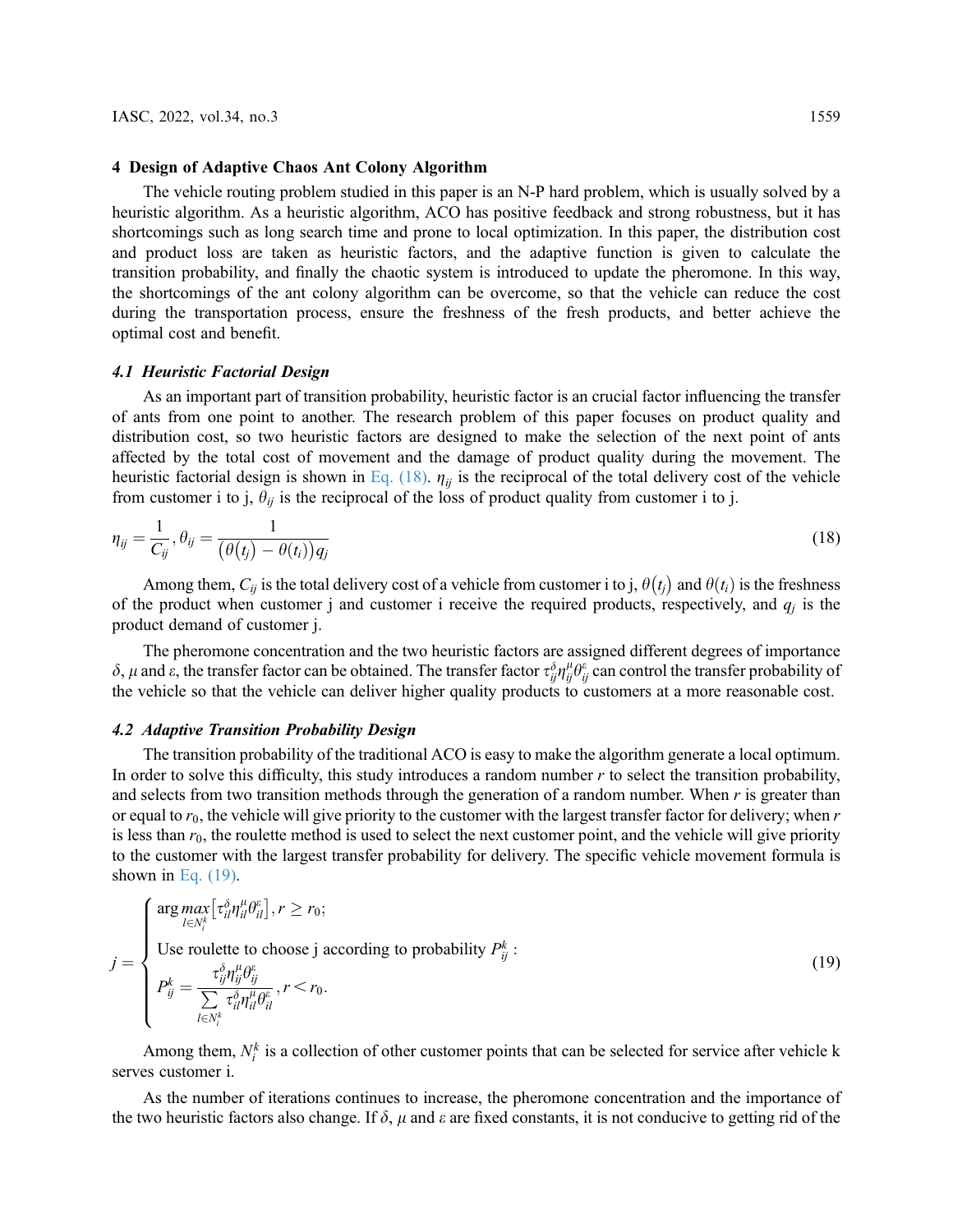<span id="page-7-0"></span>drawbacks of the original algorithm. Therefore, the three are given as shown in Eq.  $(20)$ . The different adaptive functions shown in the figure make the weight ratio between the three constantly change, and the transition probability can be adjusted adaptively [[22\]](#page-16-3).

$$
\delta = 1 + \frac{3iter}{\max iter}, \mu = 3 - \frac{2iter}{\max iter}, \varepsilon = 2 + \frac{2iter}{\max iter}
$$
\n(20)

Among them, *iter* is the number of iterations and max *iter* is the maximum number of iterations.

# 4.3 Pheromone Update Strategy

Due to the positive feedback characteristic of the ACO, it can quickly find the approximate optimal solution, but it also makes it easier to fall into the local optimal solution and fail to jump out. The usual method is to combine the ACO with the local search algorithm. After the global solution is obtained, the optimized solution is searched locally, and the pheromone is updated according to the newly obtained optimized solution. In this way, the algorithm can move again near the optimized solution, which increases the probability that the algorithm searches for the global optimal solution. The chaotic disturbance is to use the random characteristics of the pure system to generate a pseudorandom variable within a range. Adding this random variable to the update of the pheromone can make it avoid the local optimum when looking for the optimal solution in the search process, which can improve algorithm search performance. To explore a more suitable delivery route, after all ants have gone through an iteration, the established route should be updated with pheromone. The pheromone update adopts the ant week model, and the pheromone change is the pheromone update constant divided by the total distance when the optimal goal is reached. The specific formula is shown in Eq.  $(21)$ .

<span id="page-7-1"></span>
$$
\Delta \tau_{ij}^{k}(t) = \begin{cases} \frac{Q}{L_k}, \text{Ant k goes through the path } (i,j) \\ 0, \text{otherwise} \end{cases}
$$
 (21)

Among them, Q is the pheromone update constant, and  $L_k$  is the total distance to reach the optimal goal. When the pheromone is updated, the pheromone on the optimal path is volatilized and the pheromone change is added, as shown in Eq.  $(22)$ ; other paths that are not the optimal path only volatilize the pheromone, without adding other forms of information Supplement, as shown in formula [\(23\)](#page-7-3).

<span id="page-7-3"></span><span id="page-7-2"></span>
$$
\tau_{ij}(t+n) = (1-\rho)\tau_{ij}(t) + \sum_{k=1}^{K} \Delta \tau_{ij}^k(t) + \lambda z_{ij}
$$
\n(22)

$$
\tau_{ij}(t+n) = (1-\rho)\tau_{ij}(t) + \lambda z_{ij}
$$
\n(23)

Among them,  $\rho$  is the pheromone volatilization factor.  $\lambda$  is the coefficient that adjusts the mixed variable.  $z_{ij}$  is the mixed purity variable produced by the mixed purity system.

#### 4.4 Improved Algorithm Steps

Step 1 Initialize the parameters. The parameters mainly include customer demand, distance, time window, total number of ants, and maximum number of iterations.

Step 2 Each ant selects and sorts all customer points in turn. Under the condition that the vehicle load limit is met, the state transition probability of each ant is obtained according to the formula, and the next access node is selected in turn until all nodes are traversed.

Step 3 Analyze the existing path of the ant and find the set of transferable customer points that meet the time window constraint and the load capacity constraint.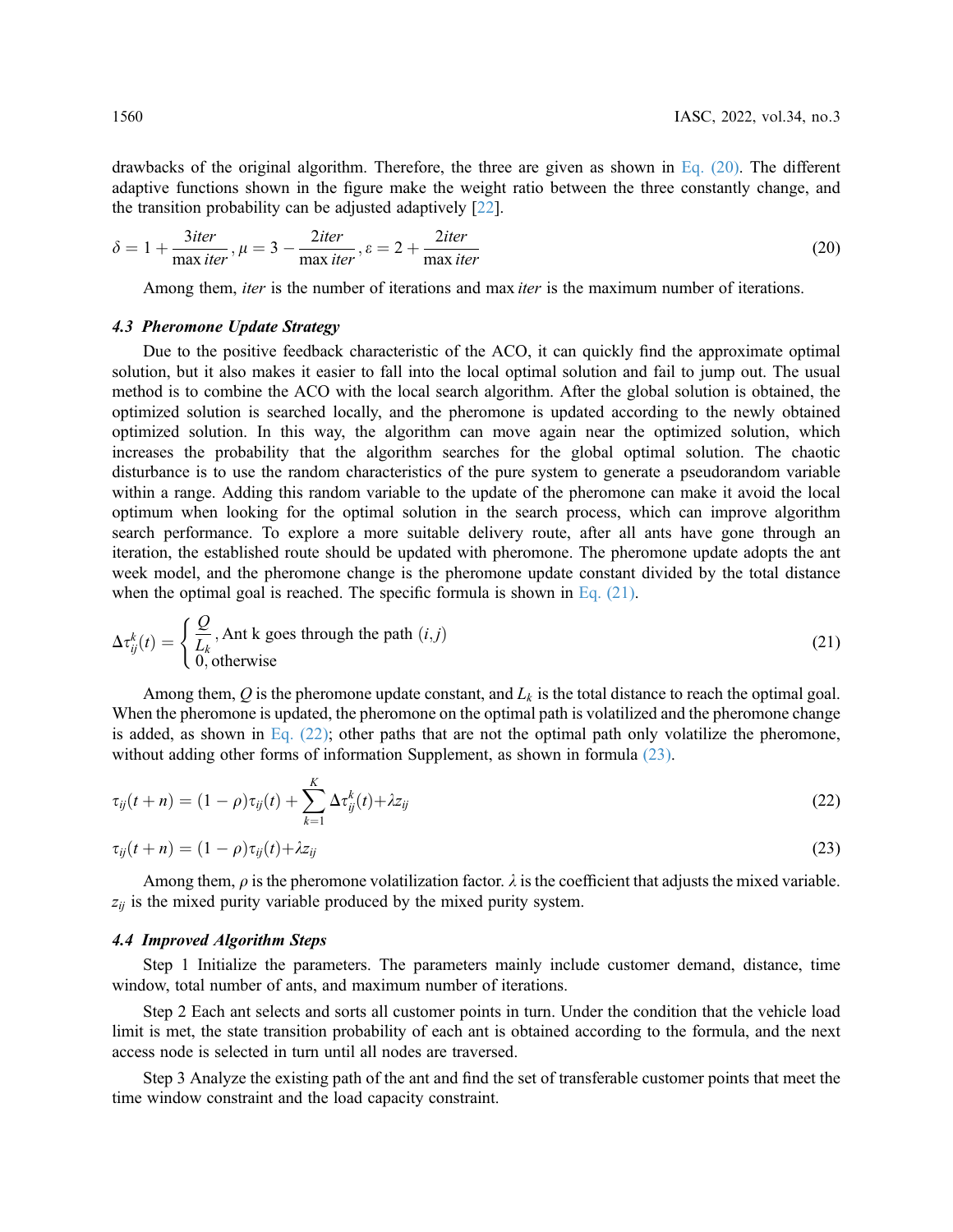Step 4 Calculate the transition probability of the ant moving from the current position to each point in the set of transferable customer points, and determine the calculation formula of the transition probability according to the selection of random numbers.

Step 5 Find the next point according to the transition probability until all customer points are traversed. During the traversal process, if the time window or load capacity constraint is not met, return to the starting point and start again.

Step 6 After each ant has traversed all the points, calculate the total cost of this traversal, and compare the route of the optimal ant.

Step 7 Update pheromone. Update the pheromone concentration according to the improved pheromone update strategy.

Step 8 The algorithm ends the judgment. After the number of iterations reaches the specified maximum number of iterations, the iteration is terminated and the corresponding delivery route is output.

<span id="page-8-0"></span>The flow chart of the improved ant colony algorithm is shown in [Fig. 1](#page-8-0).



Figure 1: Improved ant colony algorithm flow chart

#### 5 Case Analysis

#### 5.1 Model Feasibility Analysis

In order to verify the feasibility of the model, this paper uses the classic C101 example C101 in the VRPTW database for testing. Assuming that the number of ants is 10, the maximum load of the vehicle is 200 tons, the driving speed of the vehicle is 40 km/h, the fixed cost of each refrigerated truck is 200 yuan/day, and the maintenance cost of the transportation and loading and unloading process is 5 and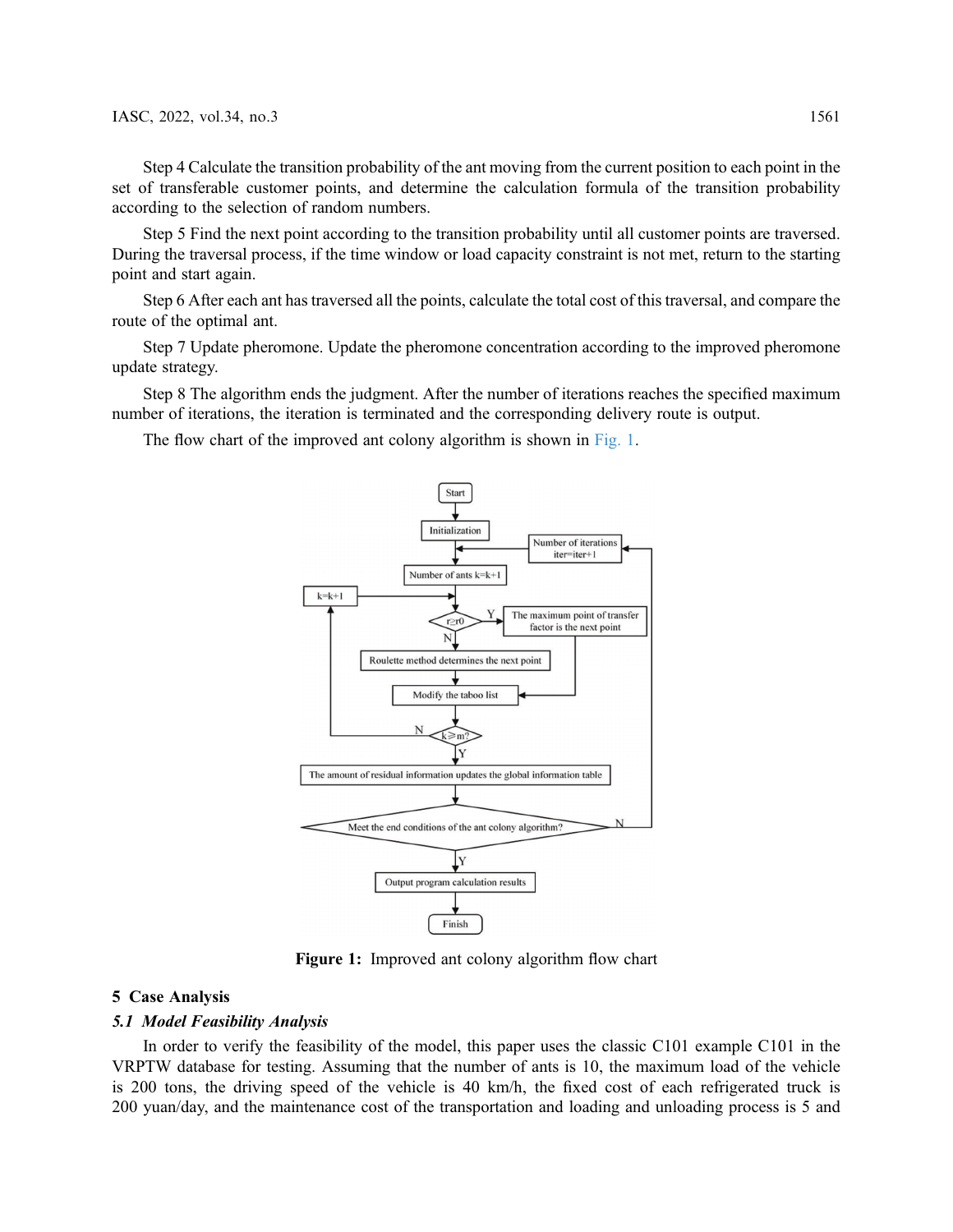<span id="page-9-0"></span>12 yuan/h, the penalty costs for early and late arrivals are 5 and 10 yuan/h, respectively. The fuel consumption rate when the vehicle is empty and fully loaded are 0.18 and 0.41 l/km, respectively. It is 5.41 yuan/l, the environmental cost coefficient is 0.008 yuan/l, and the shelf life of the product is 24 h. In order to effectively balance the relationship between the algorithm effect and the convergence speed [[23\]](#page-16-4), take 0.5 for  $r_0$  and set  $Q = 5$ . Solve the model according to the algorithm in this paper and C101 data, set the number of iterations to 20, run 10 times on the computer, and take the optimal result to get the minimum average freshness cost (MAFC) convergence graph and the vehicle optimal distribution plan (ODP) as shown in [Figs. 2](#page-9-0) and [3](#page-9-1) shown.



Figure 2: Convergence diagram of MAFC

<span id="page-9-1"></span>

Figure 3: Diagram of the optimal ODP

It can be seen from [Figs. 2](#page-9-0) and [3](#page-9-1) that in the 20 iterations of the algorithm, the average freshness cost of the target value tends to converge after three updates, and finally the average freshness cost of this optimal path is 12293 yuan, which can be derived from this article. The studied model can be solved through the operation of the classic database case C101, which has the computational feasibility of the model.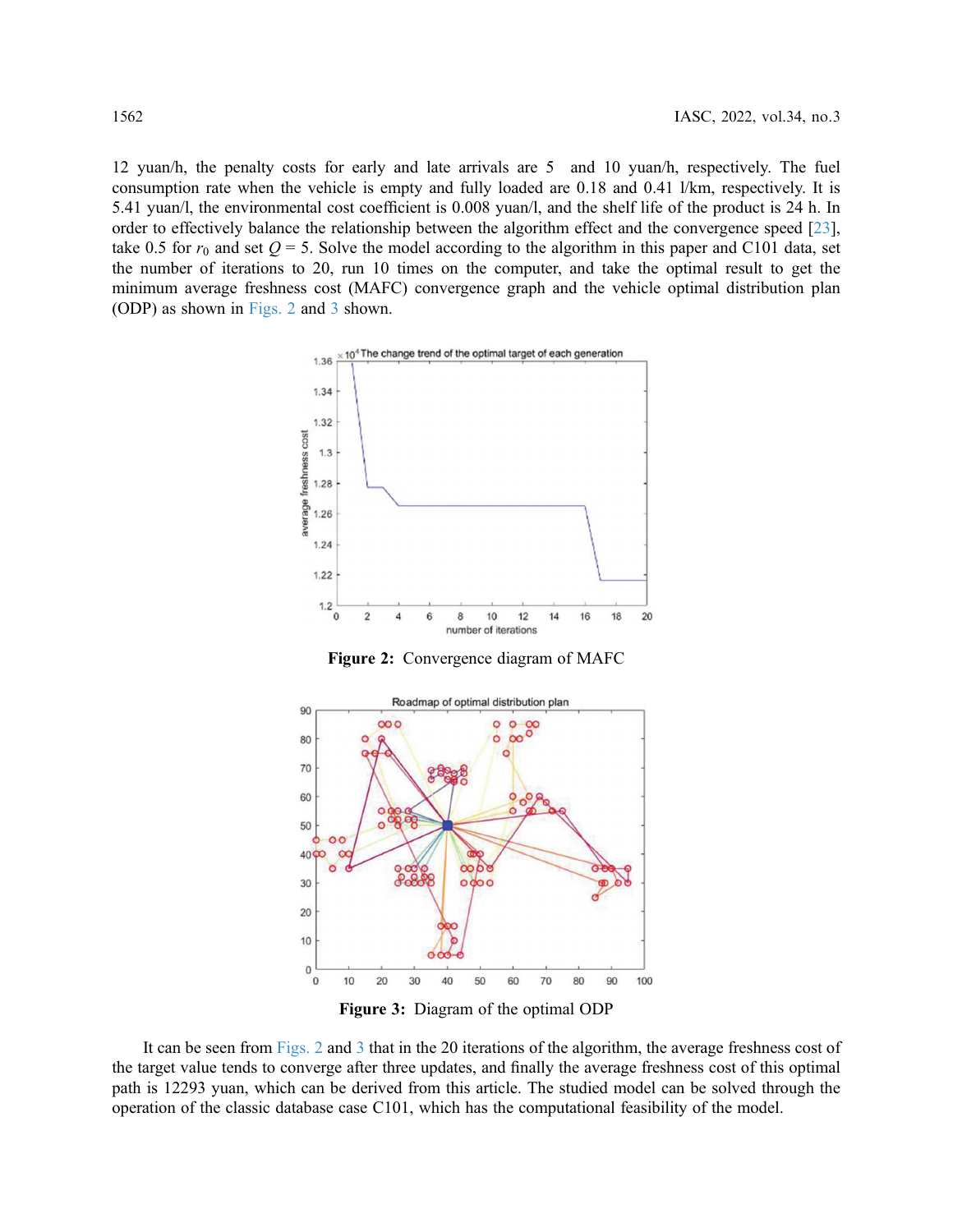#### 5.2 Different Customer Distribution Analysis

In order to verify the universality and effectiveness of the model and algorithm in this paper, the model and algorithm are used to solve different customer distribution examples. The test parameter design is the same as the previous section. C102, C104, C106, R102, R104, R106, RC102, RC104, RC106 nine examples of computer operation test 10 times, and the best results of all examples are recorded, the data test results are shown in [Tab. 1](#page-10-0), C104, R104, RC104 vehicle distribution map as shown in [Fig. 4.](#page-10-1)

<span id="page-10-0"></span>

| Case             | Number<br>of vehicles cost | Total | Green<br>cost | Maintenance<br>cost | Penalty<br>cost | <b>Freshness</b><br>cost | <b>Freshness</b><br>ratio |
|------------------|----------------------------|-------|---------------|---------------------|-----------------|--------------------------|---------------------------|
| C <sub>102</sub> | 12                         | 9455  | 2148          | 2370                | 2537            | 9588                     | 0.9861                    |
| C104             | 11                         | 6811  | 1836          | 2226                | 549             | 6896                     | 0.9878                    |
| C <sub>106</sub> | 13                         | 10162 | 2092          | 2506                | 2964            | 10327                    | 0.984                     |
| R <sub>102</sub> | 24                         | 8352  | 2412          | 633                 | 507             | 8435                     | 0.9901                    |
| R <sub>104</sub> | 18                         | 6375  | 2061          | 505                 | 209             | 6432                     | 0.9911                    |
| R <sub>106</sub> | 22                         | 7539  | 2239          | 553                 | 347             | 7613                     | 0.9902                    |
| RC102 23         |                            | 8411  | 2799          | 613                 | 399             | 8516                     | 0.9877                    |
| RC104 19         |                            | 7032  | 2577          | 524                 | 131             | 7112                     | 0.9887                    |
| RC106 22         |                            | 8083  | 2697          | 572                 | 414             | 8180                     | 0.9881                    |

Table 1: Test results of different customer distribution

<span id="page-10-1"></span>

Figure 4: Vehicle distribution route diagram of different customer distribution examples

It can be seen from the test results that this model and algorithm can effectively solve different customer distribution examples and get their respective vehicle path planning. (1) It can be seen from [Tab. 1](#page-10-0) that the number of transportation vehicles in the C type calculation example is significantly less than that of the R type and RC type calculation example, but the maintenance cost and penalty cost during the transportation process are obviously higher. The customer locations of the type study are mainly distributed in several areas. The customer needs in the same area can be met by the same vehicle. The customer distribution of the R type and RC type studies is relatively random, and the distance between each customer is large. In order to maintain the total The cost is as low as possible, and only more vehicles can be sent for delivery. The transportation of multiple vehicles reduces the maintenance cost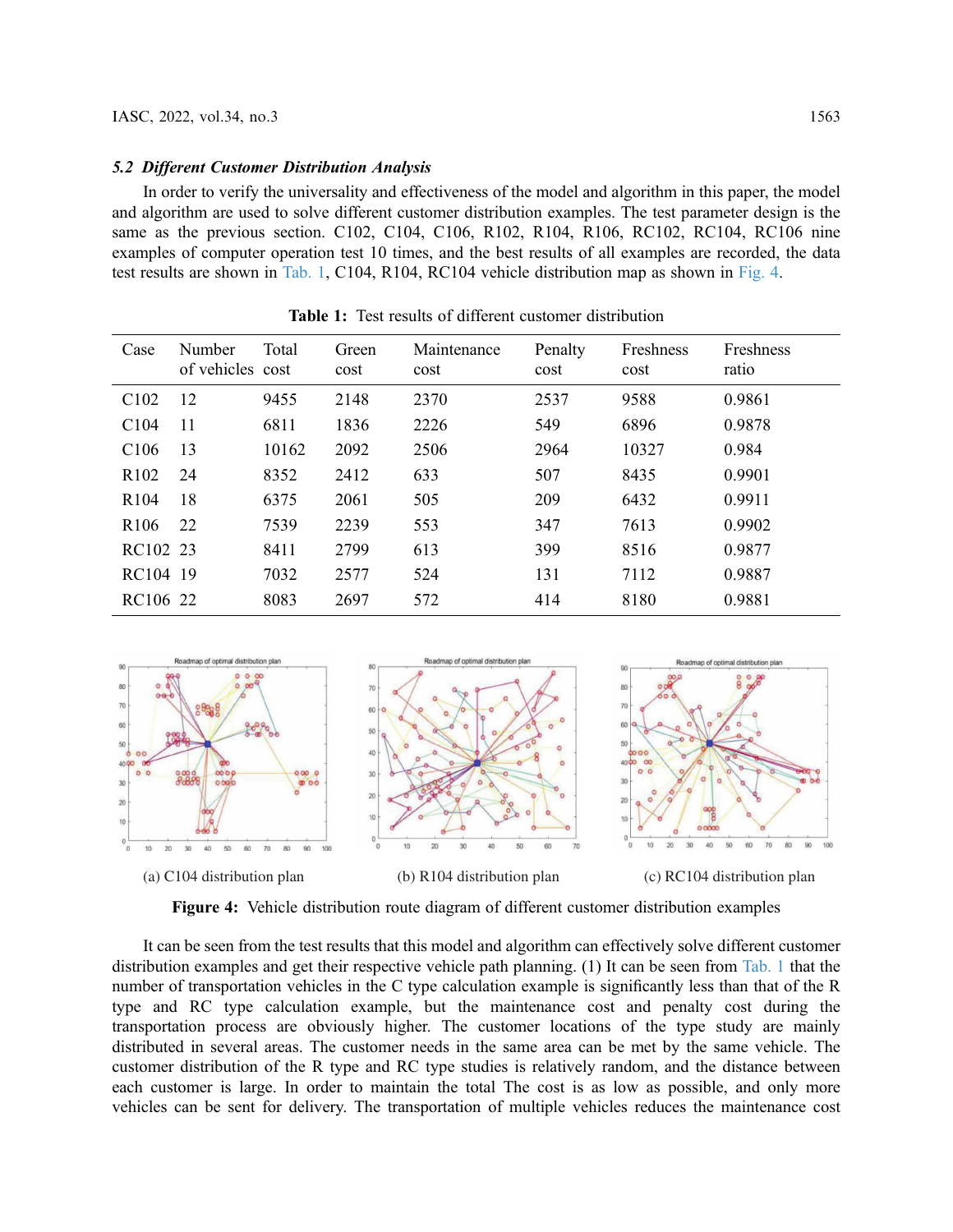and penalty cost in the transportation process. (2) It can also be seen from [Fig. 3](#page-9-1) that in the C type example, the customers are more concentrated and the vehicle trajectory is relatively regular, while the R type and RC type examples have a wider distribution of customers, and the vehicle trajectory has no specific law. (3) In summary, different customer distributions will have a significant impact on the number of vehicles used, various costs, etc. Therefore, the different distribution of customers should be considered when optimizing vehicle distribution routes.

# 5.3 Algorithm Comparison Analysis

In order to further verify the practicability and effectiveness of the algorithm, this article uses examples for research and analysis. A distribution center provides distribution services to 26 customers in its vicinity. The location coordinates of the distribution center and each customer, the service time window, and the product demand and service duration of each customer are shown in [Tab. 2](#page-11-0).

<span id="page-11-0"></span>

| Number           | Abscissa | Ordinate | Demand                  | Left time window | Right time window | Service hours    |
|------------------|----------|----------|-------------------------|------------------|-------------------|------------------|
| $\boldsymbol{0}$ | 56       | 56       | $\mathbf{0}$            | $\boldsymbol{0}$ | 480               | $\boldsymbol{0}$ |
| $\mathbf{1}$     | 56       | 78       | 17                      | $\boldsymbol{0}$ | 120               | 102              |
| $\overline{2}$   | 88       | 27       | 8                       | 210              | 300               | 48               |
| $\mathfrak{Z}$   | 50       | 72       | $\overline{\mathbf{4}}$ | 270              | 450               | 24               |
| $\overline{4}$   | 30       | 38       | 6                       | 270              | 360               | 36               |
| 5                | 16       | 80       | 13                      | 90               | 330               | 78               |
| 6                | 88       | 69       | 5                       | 120              | 390               | 30               |
| $\tau$           | 48       | 96       | 5                       | 240              | 330               | 30               |
| $\,8\,$          | 48       | 96       | $\overline{\mathbf{3}}$ | 90               | 390               | 18               |
| 9                | 32       | 104      | 13                      | 150              | 300               | 78               |
| 10               | 68       | 48       | 10                      | $\boldsymbol{0}$ | 60                | 60               |
| 11               | 24       | 16       | 11                      | 180              | 420               | 66               |
| 12               | 16       | 32       | 4                       | 210              | 300               | 24               |
| 13               | 8        | 48       | 3                       | 180              | 330               | 18               |
| 14               | 32       | 64       | $\overline{\mathbf{4}}$ | 60               | 450               | 24               |
| 15               | 24       | 96       | 9                       | 180              | 270               | 54               |
| 16               | $72\,$   | 104      | 13                      | 150              | 240               | 78               |
| 17               | 72       | 32       | 16                      | 30               | 120               | 96               |
| 18               | $72\,$   | 16       | 8                       | 120              | 390               | 48               |
| 19               | 88       | 25       | 8                       | 90               | 450               | 48               |
| 20               | 104      | 56       | 5                       | 270              | 390               | 30               |
| 21               | 104      | 32       | 11                      | 180              | 300               | 66               |
| 22               | 83       | 45       | 14                      | 90               | 360               | 84               |
| 23               | 32       | 40       | 12                      | 90               | 390               | 72               |
| 24               | 57       | 43       | 10                      | $\boldsymbol{0}$ | 390               | 60               |

Table 2: Distribution table

(Continued)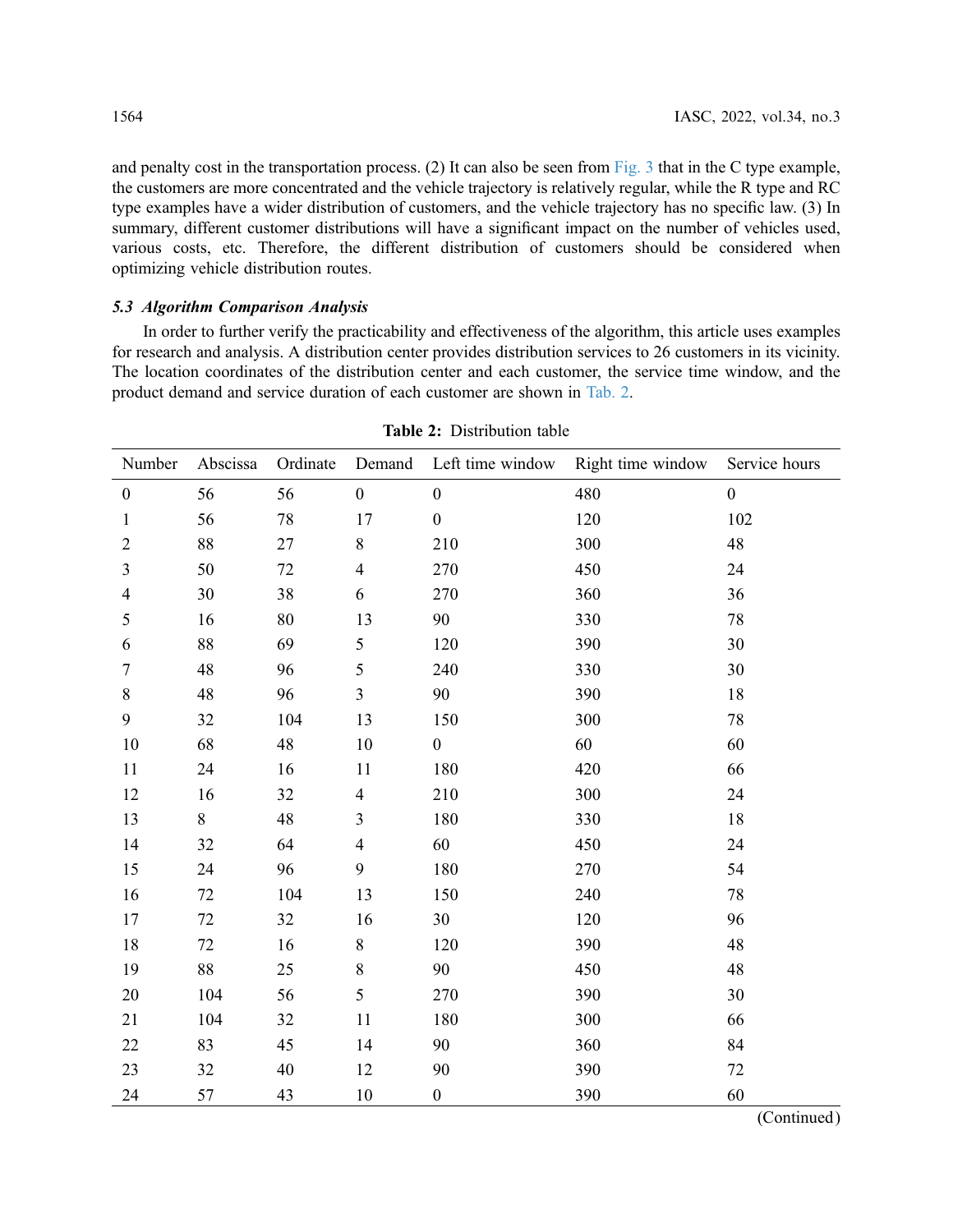| Table 2 (continued) |    |    |  |  |                                                                                  |    |  |  |  |  |
|---------------------|----|----|--|--|----------------------------------------------------------------------------------|----|--|--|--|--|
|                     |    |    |  |  | Number Abscissa Ordinate Demand Left time window Right time window Service hours |    |  |  |  |  |
| 25                  | 65 | 65 |  |  | 390                                                                              | 60 |  |  |  |  |
| 26                  | 48 | 72 |  |  | 60                                                                               | 66 |  |  |  |  |
| 27                  | 42 | 55 |  |  | 60                                                                               | 54 |  |  |  |  |

Assuming that the number of ants is 10, the maximum load of the vehicle is 50 tons, the driving speed of the vehicle is 40 km/h, the fixed cost of each refrigerated truck is 200 yuan/day, and the maintenance cost of the transportation and loading and unloading process is 5 and 12 yuan/h, the penalty costs for early and late arrivals are 50 and 100 yuan/h, respectively. The fuel consumption rate when the vehicle is empty and fully loaded are 0.18 l/km and 0.41 l/km, respectively. It is 5.41 yuan/l, the environmental cost coefficient is 0.008 yuan/l, and the shelf life of the product is 24 h. In order to effectively balance the relationship between the algorithm effect and the convergence speed [[23\]](#page-16-4), take 0.5 for  $r_0$  and set  $Q = 5$ . Using the example data in [Tab. 1,](#page-10-0) according to the model studied in this paper, the traditional ACO and the improved ACO proposed in this paper are used to program the solution respectively. The number of iterations is set to 20, and 8 random experiments are run on the computer. The results are shown in [Tab. 3](#page-12-0). For convenience, the number of vehicles delivered is denoted by N, the total cost is denoted by TC, the average freshness cost is denoted by AFC, the green cost is denoted by GC, and the freshness ratio is denoted by R. Through 8 random experiments, the results shown in the above table are obtained, from which the optimal results of the traditional ACO and the improved ACO are selected and compared, and the comparison table of the optimal results of the two algorithms can be obtained as shown in [Tab. 4](#page-13-0).

<span id="page-12-0"></span>

|                | Improved ACO |      |            |      |        |  | <b>Traditional ACO</b> |      |            |      |        |
|----------------|--------------|------|------------|------|--------|--|------------------------|------|------------|------|--------|
|                | N            | TC   | <b>AFC</b> | GC   | R      |  | N                      | TС   | <b>AFC</b> | GC   | R      |
|                | 7            | 3491 | 3533       | 993  | 98.81% |  | 9                      | 4874 | 4945       | 1410 | 98.56% |
| 2              | 8            | 3852 | 3901       | 1053 | 98.73% |  | 9                      | 4571 | 4638       | 1377 | 98.56% |
| 3              | 7            | 3712 | 3758       | 1017 | 98.72% |  | 9                      | 4791 | 4857       | 1536 | 98.65% |
| $\overline{4}$ | 7            | 3551 | 3595       | 1069 | 98.75% |  | 8                      | 4277 | 4335       | 1353 | 98.67% |
| 5              | 7            | 3277 | 3318       | 1016 | 98.77% |  | 9                      | 4661 | 4728       | 1483 | 98.58% |
| 6              | 7            | 3402 | 3444       | 1038 | 98.78% |  | 9                      | 4817 | 4883       | 1381 | 98.64% |
| 7              | 8            | 3498 | 3540       | 1053 | 98.83% |  | 9                      | 4787 | 4855       | 1394 | 98.58% |
| 8              | 7            | 3441 | 3483       | 1077 | 98.79% |  | 9                      | 4965 | 5038       | 1422 | 98.54% |

Table 3: Comparison of test results

From the experimental results, for the cold chain logistics problem with the goal of minimizing the average freshness cost, the improved ACO proposed in this paper has better operating results than the traditional ACO. (1) It can be seen from [Tab. 3](#page-12-0) that in the test results of the improved ACO operation, although there are quantitative differences in the results each time, they are more superior than the results of the traditional ACO operation, especially in the required vehicles In terms of data and green costs, this is more conducive to the realization of the goal of green economy. (2) It can be seen from [Tab. 4](#page-13-0) that compared with the results of the traditional ACO, the operation result of the improved operation proposed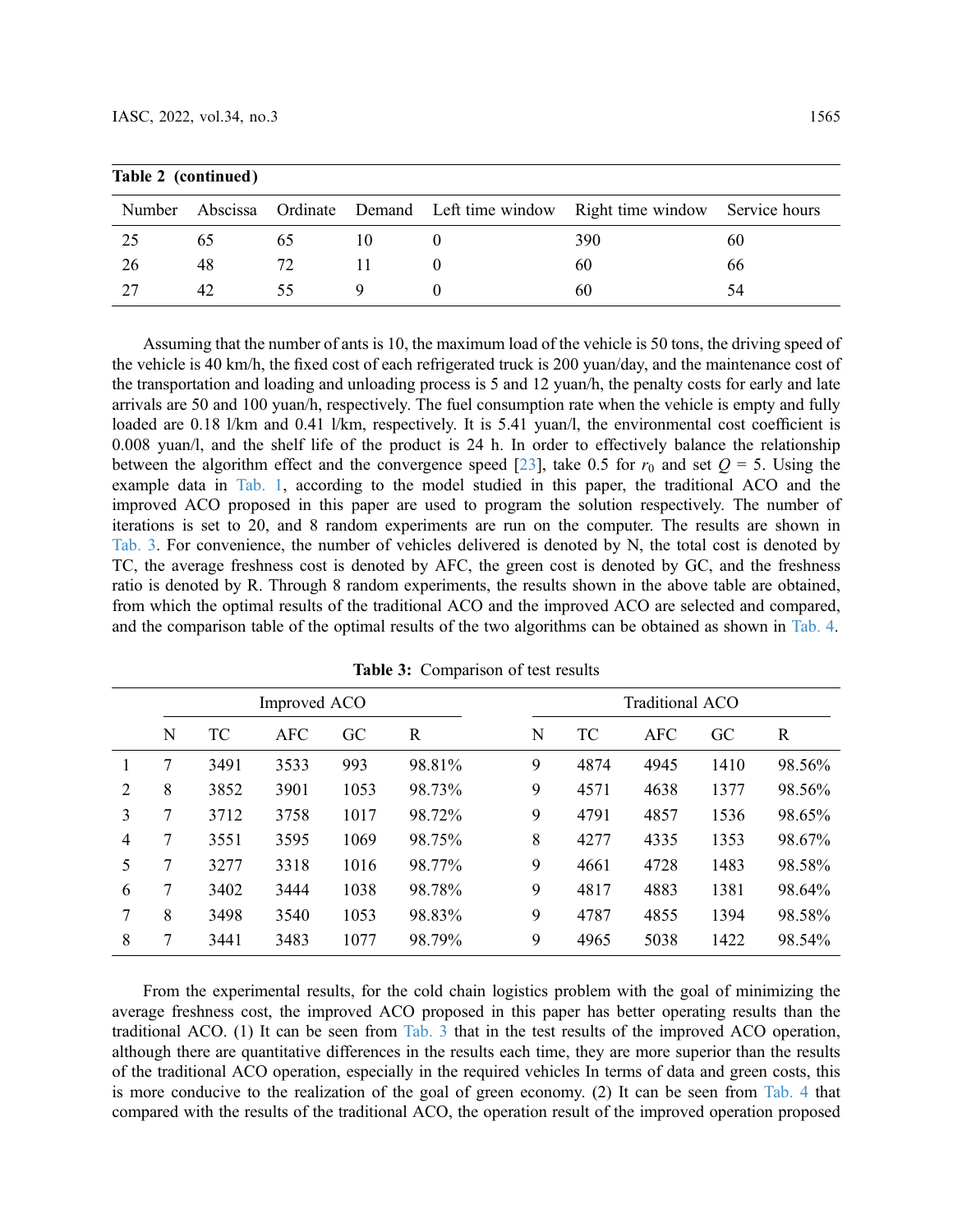in this paper reduces the number of delivery vehicles by 1 and reduces the labor cost. Although the freshness rate only increased by 0.1%, the average freshness cost was reduced by 23.4%, which means that the total cost was reduced by 22.2%, which reduced the company's operating costs and improved the company's benefits. Green costs have been reduced by 24.9%, reducing the consumption of environmental resources, saving energy and reducing emissions, and making it more low-carbon and environmentally friendly. (3) In summary, the improved ACO in this paper can speed up the convergence of the ACO and significantly reduce the costs incurred in the distribution process, which is more superior than the traditional ACO.

<span id="page-13-0"></span>

| Goal                         | Improved ACO                                                                                    | Traditional ACO                                                                                                       |
|------------------------------|-------------------------------------------------------------------------------------------------|-----------------------------------------------------------------------------------------------------------------------|
| Number of<br>vehicles        | - 7                                                                                             | 8                                                                                                                     |
| Route<br>planning            | $0-27-14-6-19-12-23-4-0-24-10-2-18-19-0-26-8-$<br>$15-9-0-25-1-7-3-20-0-5-16-0-11-22-0-17-21-0$ | $0-6-15-12-0-10-19-1-25-0-27-5-2-4-$<br>$24-0-26-18-7-0-22-16-8-0-21-20-3-0-$<br>$17 - 23 - 11 - 0 - 9 - 13 - 14 - 0$ |
| Average<br>freshness<br>cost | 3318                                                                                            | 4334                                                                                                                  |
| Total cost                   | 3277                                                                                            | 4335                                                                                                                  |
| Green cost                   | 1016                                                                                            | 1352                                                                                                                  |
| <b>Freshness</b><br>ratio    | 98.77%                                                                                          | 98.67%                                                                                                                |

Table 4: Comparison of the optimal results of the two algorithms

#### 5.4 Comparative Analysis of Different Objectives

Common vehicle path planning problems are often studied based on the total distance traveled by the vehicle. Therefore, the goal of the minimum freshness cost and the minimum total travel distance proposed in this paper are compared and analyzed. The test parameters are consistent with the parameters used in the comparison of different algorithms in the previous section. Using the example data in [Tab. 1](#page-10-0), and according to the improved ant colony algorithm proposed in this paper, the models with the minimum freshness cost as the goal and the vehicle with the minimum total travel distance as the goal are carried out. Solve by programming, set the number of iterations to 20, and run 8 random tests on the computer. The test results are shown in [Tab. 5](#page-14-0). For convenience, the number of vehicles delivered is denoted by N, the total cost is denoted by TC, and the average freshness The degree cost is represented by AFC, the green cost is represented by GC, and the total distance is represented by TD. Because the objective function is different, it is inconvenient to compare the best results and only analyze the results of 8 trials.

Judging from the experimental results, the algorithm in this paper can solve the models of different targets and obtain satisfactory results. (1) It can be seen from [Tab. 5](#page-14-0) that under the same target, different test results are also different, but the model with the smallest freshness cost as the goal always has a smaller freshness cost and total cost, and the model with the total distance as the goal always has a smaller freshness cost and total cost. The distances are generally small, which shows the feasibility and effectiveness of the algorithm for the two target models. (2) It can also be seen from [Tab. 5](#page-14-0) that although the green cost of the model with the minimum freshness cost as the goal is low, it is not much different from the model with the total distance as the goal. The gap in the total cost is mainly concentrated in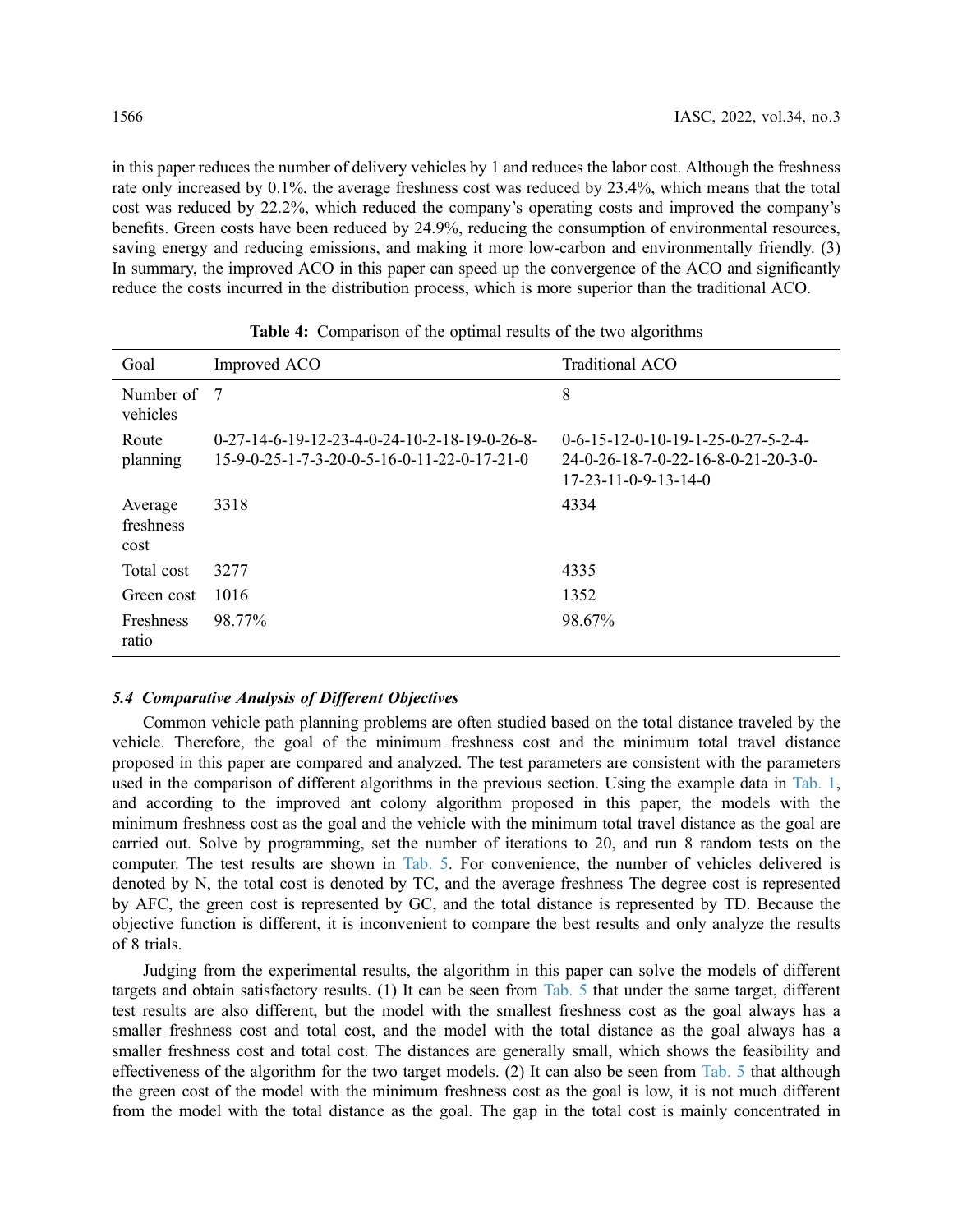other delivery costs. In order to allow the vehicle to travel a shorter distance, more penalty costs need to be paid to achieve the goal. (3) In summary, companies should select optimization targets for vehicle path planning according to their actual conditions. The algorithm in this paper can effectively solve the vehicle path problem under different goals.

<span id="page-14-0"></span>

|                | Aim to minimize average freshness cost |           |            |      |      |   | Aim to minimize total distance |            |      |     |
|----------------|----------------------------------------|-----------|------------|------|------|---|--------------------------------|------------|------|-----|
|                | N                                      | <b>TC</b> | <b>AFC</b> | GC   | TD   | N | ТC                             | <b>AFC</b> | GC   | TD  |
|                | 7                                      | 3299      | 3335       | 1051 | 981  | 7 | 5701                           | 5779       | 1221 | 874 |
| $\mathfrak{D}$ | 8                                      | 3636      | 3683       | 1125 | 1049 | 8 | 4970                           | 5038       | 1178 | 868 |
| 3              | 8                                      | 3658      | 3705       | 1204 | 1122 | 7 | 5042                           | 5111       | 1248 | 900 |
| 4              | 7                                      | 3438      | 3479       | 961  | 893  | 8 | 5882                           | 5963       | 1200 | 872 |
| 5              | 7                                      | 3389      | 3429       | 1101 | 1037 | 7 | 5553                           | 5633       | 1157 | 823 |
| 6              | 7                                      | 3497      | 3540       | 1015 | 942  | 7 | 3780                           | 3825       | 1229 | 894 |
|                | 7                                      | 3264      | 3302       | 1059 | 988  | 8 | 4623                           | 4691       | 1160 | 864 |
| 8              | 8                                      | 3781      | 3835       | 1107 | 1037 | 7 | 4929                           | 4991       | 1232 | 871 |

Table 5: Comparison of results of different optimization goals

#### 5.5 Conclusion Analysis

This paper conducts four different simulation experiments on the model by improving the ant colony algorithm, including the feasibility analysis, different customer distribution analysis, algorithm comparison analysis and different target analysis. The results of the simulation experiments show that:

- 1. The improved ant colony algorithm proposed in this paper can effectively reduce the cost of distribution, reduce the cost of carbon emissions, and reduce the use of vehicles.
- 2. The improved ant colony algorithm proposed in this paper can effectively solve the vehicle routing problem of different customer distributions of C type, R type and RC type.
- 3. The model proposed in this paper aiming at the minimum average freshness cost can effectively solve the vehicle routing problem under different objectives for fresh cold chain logistics enterprises.

### 6 Conclusion

With the continuous improvement of living standards, consumers' demand for fresh products will continue to increase, and the effective way for fresh food companies to increase customer stickiness and enhance their own competitiveness is to improve the freshness of fresh products. From the perspective of environmental issues, this paper combines the minimization of enterprise operating costs and the maximization of the average freshness of delivered products, and proposes to model the cold chain logistics distribution path of fresh products with the goal of minimizing the unit freshness cost, which make companies guarantee greater product freshness at less cost. In order to better solve the model, this research improves the traditional ACO, takes the total cost and the loss of product freshness as heuristic factors, and randomizes the transition probability of ants, so that the algorithm effectively proposes a local optimum. The feasibility of the model and the effectiveness of the algorithm are verified through the classic VRPTW example. Finally, an actual case is used to compare the experimental results of different algorithms and different targets, and it is concluded that the model and target proposed in this article are superior to other models and targets.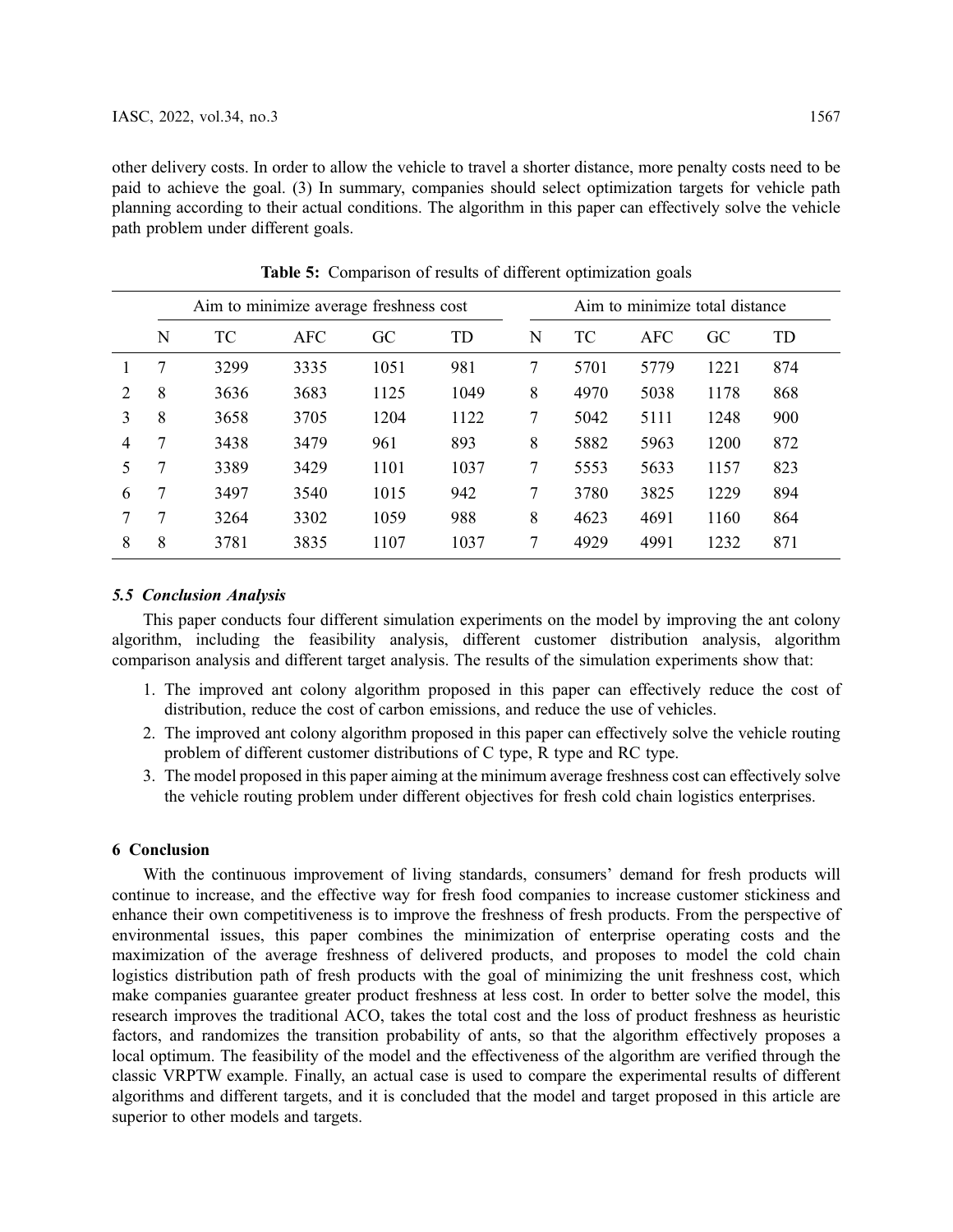Funding Statement: This research was funded by the China education ministry humanities and social science research youth fund project (No.18YJCZH192), the Applied Undergraduate Pilot Project for Logistics Management of Shanghai Ocean University (No.B1-5002-18-0000), the social science project in Hunan province (No.16YBA316).

Conflicts of Interest: The authors declare that they have no conflicts of interest to report regarding the present study.

#### References

- <span id="page-15-0"></span>[1] Y. Cao, Y. M. Li and G. Y. Wang, "Study on the fresh degree incentive mechanism of fresh agricultural product supply chain based on consumer utility," *Chinese Journal of Management Science*, vol. 26, no. 2, pp. 15, 2018.
- <span id="page-15-1"></span>[2] Z. J. Ma, W. Yao and D. Ying, "A combined order selection and time-dependent vehicle routing problem with time widows for perishable product delivery," Computers & Industrial Engineering, vol. 114, no. 1, pp. 101–113, 2017.
- <span id="page-15-2"></span>[3] M. I. Piecyk and A. C. Mckinnon, "Forecasting the carbon footprint of road freight transport in 2020," International Journal of Production Economics, vol. 128, no. 1, pp. 31–42, 2010.
- <span id="page-15-3"></span>[4] G. B. Dantzig and J. H. Ramser, "The truck dispatching problem," Management Science, vol. 6, no. 1, pp. 80–91, 1959.
- <span id="page-15-4"></span>[5] M. Shukla and S. Jharkharia, "Artificial immune system-based algorithm for vehicle routing problem with time window constraint for the delivery of agri-fresh produce," Journal of Decision Systems, vol. 22, no. 3, pp. 224–247, 2013.
- <span id="page-15-5"></span>[6] J. M. Chen, N. Zhou and Y. Wang, "Optimization of multi-compartment cold chain distribution vehicle routing for fresh agricultural products," Systems Engineering, vol. 36, no. 8, pp. 106–113, 2018.
- <span id="page-15-6"></span>[7] Y. G. Yao and S. Y. He, "Research on optimization of distribution route for cold chain logistics of agricultural products based on traffic big data," Management Review, vol. 31, no. 4, pp. 240–253, 2019.
- <span id="page-15-7"></span>[8] Y. M. Zhang, Y. M. Li and H. O. Liu, "Research on VRP optimization of multi-type vehicle cold-chain logistics with satisfaction constraint," Statistics & Decision, vol. 35, no. 4, pp. 176-181, 2019.
- <span id="page-15-8"></span>[9] K. Kang, J. Han, W. Pu and Y. F. Ma, "Optimization research on cold chain distribution routes considering carbon emissions for fresh agricultural products," Computer Engineering and Applications, vol. 55, no. 2, pp. 265–271, 2019.
- <span id="page-15-9"></span>[10] F. E. Zulvia, R. J. Kuo and D. Y. Nugroho, "A many-objective gradient evolution algorithm for solving a green vehicle routing problem with time windows and time dependency for perishable products," Journal of Cleaner Production, vol. 242, no. 1, pp. 1–14, 2020.
- <span id="page-15-10"></span>[11] T. Ren, Y. Chen, Y. C. Xiang, L. N. Xing and S. D. Li, "Optimization of low-carbon cold chain vehicle path considering customer satisfaction," Computer Integrated Manufacturing Systems, vol. 26, no. 4, pp. 242–251, 2020.
- <span id="page-15-11"></span>[12] C. S. Liu, X. C. Zhou, H. Y. Sheng and L. Luo, "TDVRPTW of fresh e-commerce distribution: Considering both economic cost and environmental cost," Control and Decision, vol. 35, no. 5, pp. 1273–1280, 2020.
- <span id="page-15-12"></span>[13] Y. Xue, Y. Wang and J. Y. Liang, "A self-adaptive mutation neural architecture search algorithm based on blocks," IEEE Computational Intelligence Magazine, vol. 16, no. 3, pp. 67–78, 2021.
- [14] Y. Xue, H. Zhu and J. Y. Liang, "Adaptive crossover operator based multi-objective binary genetic algorithm for feature selection in classification," Knowledge-Based Systems, vol. 227, no. 5, pp. 1–9, 2021.
- [15] X. R. Zhang, W. F. Zhang, W. Sun, X. M. Sun and S. K. Jha, "A robust 3-D medical watermarking based on wavelet transform for data protection," Computer Systems Science & Engineering, vol. 41, no. 3, pp. 1043–1056, 2022.
- [16] X. R. Zhang, X. Sun, X. M. Sun, W. Sun and S. K. Jha, "Robust reversible audio watermarking scheme for telemedicine and privacy protection," Computers, Materials & Continua, vol. 71, no. 2, pp. 3035–3050, 2022.
- [17] D. Q. Wu and C. X. Wu, "TDGVRPSTW of fresh agricultural products distribution: Considering both economic cost and environmental cost," Applied Sciences, vol. 11, no. 22, pp. 10579, 2021.